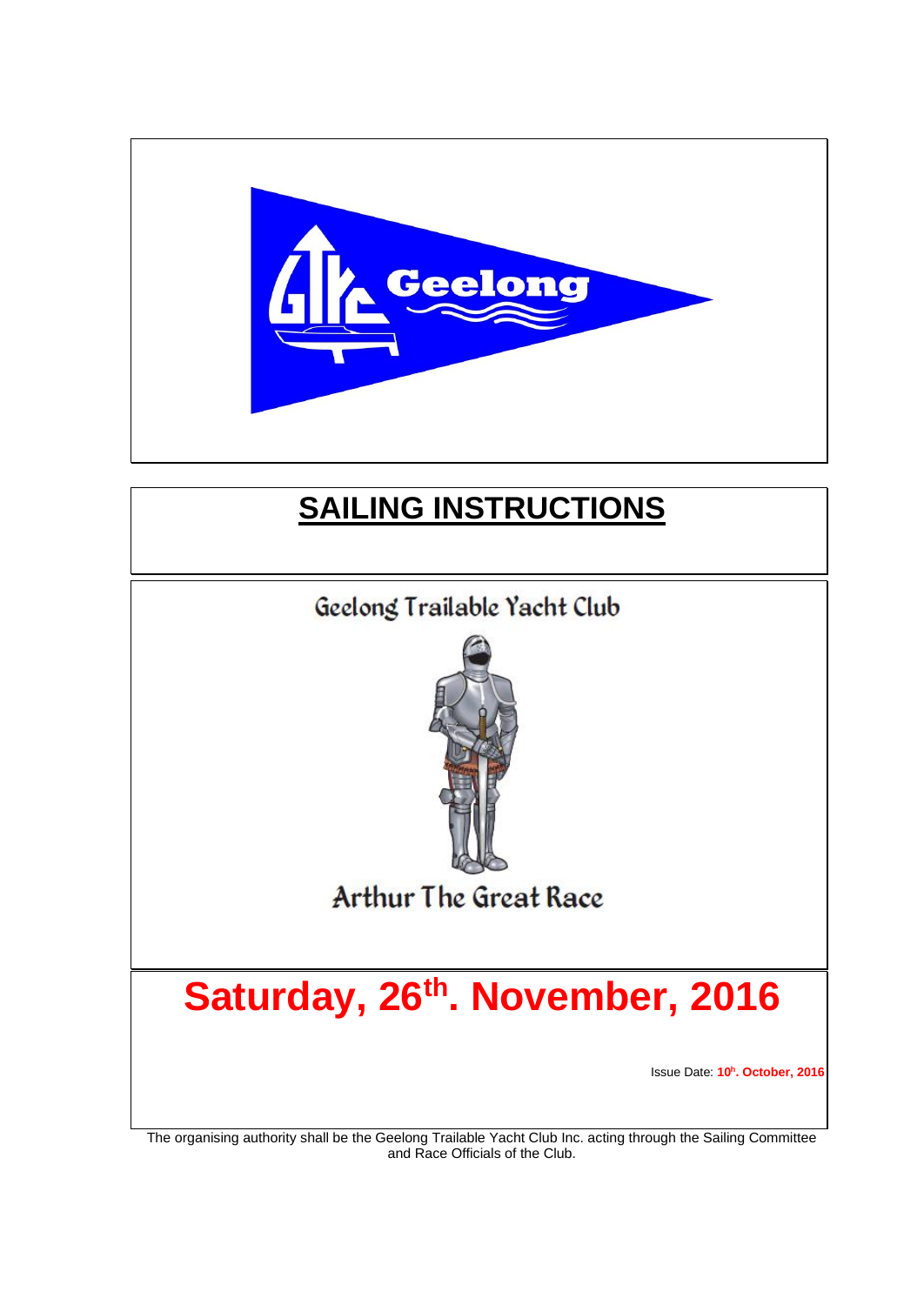# **CONTENTS**

| 1.               | <b>Schedule of Races</b>                 |
|------------------|------------------------------------------|
|                  |                                          |
| $\overline{2}$ . | <b>Course</b>                            |
|                  |                                          |
| 3.               | <b>Starts</b>                            |
| 4.               | <b>Rules and Safety Regulations</b>      |
|                  |                                          |
| 5.               | <b>Disclaimer of Liability</b>           |
| 6.               | <b>Notices to Competitors</b>            |
|                  |                                          |
| 7.               | <b>Protests and Requests for Redress</b> |
|                  |                                          |
| 8.               | <b>Scoring</b>                           |
| 9.               | <b>Penalty System</b>                    |
| 10.              | <b>Cancellations or Postponement</b>     |
| 11.              | <b>Presentation of Trophies</b>          |
| 12.              | <b>General Information</b>               |
|                  |                                          |
| 13.              | <b>Emergency Contacts</b>                |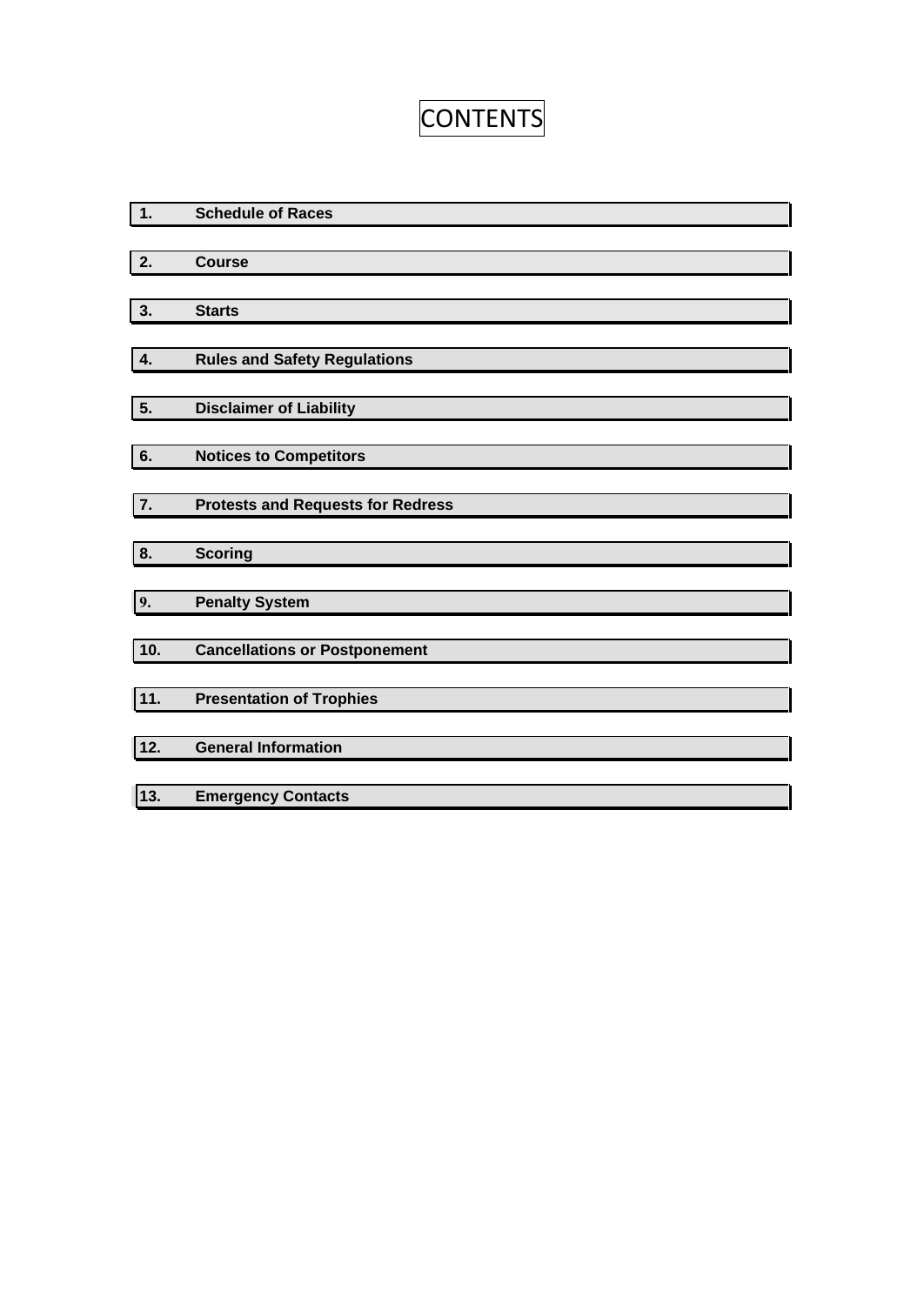### **1. Schedule of Races**

1.1 Yachts will be grouped into three divisions as follows:

|    | <b>Division</b>             | <b>CBH</b>      | <b>Flag</b> | <b>Start</b> |
|----|-----------------------------|-----------------|-------------|--------------|
|    | Cruising no spinnaker       |                 |             | 10:00        |
| I2 | Trailable                   | Less than 0.700 |             | 10:00        |
| I3 | <b>Trailable and Sports</b> | 0.700 & above   |             | 10:30        |

**Vessels finishing later than 5:00 PM will be deemed to have not finished. This time limit may be extended if any competitor finishes before the time limit and the Duty Officer judges that other boats are able to finish and return to port before dark. The time limit also applies to any shortened course which the Duty officer deems necessary.**

#### **2. Course**

#### **All divisions:**

| <b>Mark</b>                                | Approx.coordinates                         | Keep mark to:    |
|--------------------------------------------|--------------------------------------------|------------------|
| <b>START (orange laid buoy-St Helens)</b>  | 38°07.05' S-144°21.73 'E                   | Port             |
| <b>North Channel (first Red pile)</b>      | 38° 05.757 S; 144° 24.767 E                | Starboard        |
| North Channel (red piles-total 4)          |                                            | Starboard        |
| North Channel (last green pile)            | 38° 05.81' S: 144° 26.16' E                | Port             |
| <b>Artificial Cut Pile</b>                 | 38° 06.206 S; 144° 27.280 E                | Port             |
| <b>Steamboat Pile</b>                      | 38° 06.680 <b>S</b> ; 144° 30.981 <b>E</b> | Port             |
| <b>West Lead (Green)</b>                   | 38°5.77S; 144°32.84E                       | Port             |
| <b>Arthur the Great</b>                    | 38° 04.573' S: 144° 33.130' E              | <b>Starboard</b> |
| <b>West Lead (Green)</b>                   | 38°5.77S: 144°32.84E                       | Starboard        |
| <b>Steamboat Pile</b>                      | 38° 06.680S; 144° 30.981E                  | Starboard        |
| <b>Artificial Cut Pile</b>                 | 38° 06.206' S; 144° 27.280' E              | Starboard        |
| North Channel (first green pile)           | 38° 05.81' S: 144° 26.16' E                | Starboard        |
| North Channel (red piles-total 4)          |                                            | Port             |
| <b>North Channel (last Red pile)</b>       | 38° 05.757 S; 144° 24.767 E                | Port             |
| <b>FINISH (orange laid buoy-St Helens)</b> | 38°07.05' S-144°21.73' E                   | Port             |

#### *Notes:*

*1. If conditions dictate, the course may be shortened.*

*2. ARTHUR the GREAT serves as an Exclusion Zone Mark….We have permission to use this as a mark of the course.*

### *WARNINGS:*

1. There are a number of shallow water areas over the course, GTYC strongly recommends competitors take heed of the navigational marks and plot a safe course using Chart AUS 157. 2. There is no exclusion zone around the Point Wilson Pier.

#### **3. Starts**

Start Line will be between the **Start Boat** (orange flag) and a Orange Buoy adjacent to St Helens. Races will be started as follows:

Minus 1 minutes **P** flag removed

Visual Signal Minus 5 minutes **Divisions flag raised**<br>
Minus 4 minutes **Divisions flag raised**<br> **Divisions flags raised** P & I flags raised Start **Divisions flag removed** 

Times will be taken from Visual signals. A Visual Signal may be accompanied by a sound signal. The absence of a sound signal will be disregarded.

Any Division 1 boat starting later than 20 minutes after her designated start shall not interfere with or impede the starting of any Division 2 or 3 boat.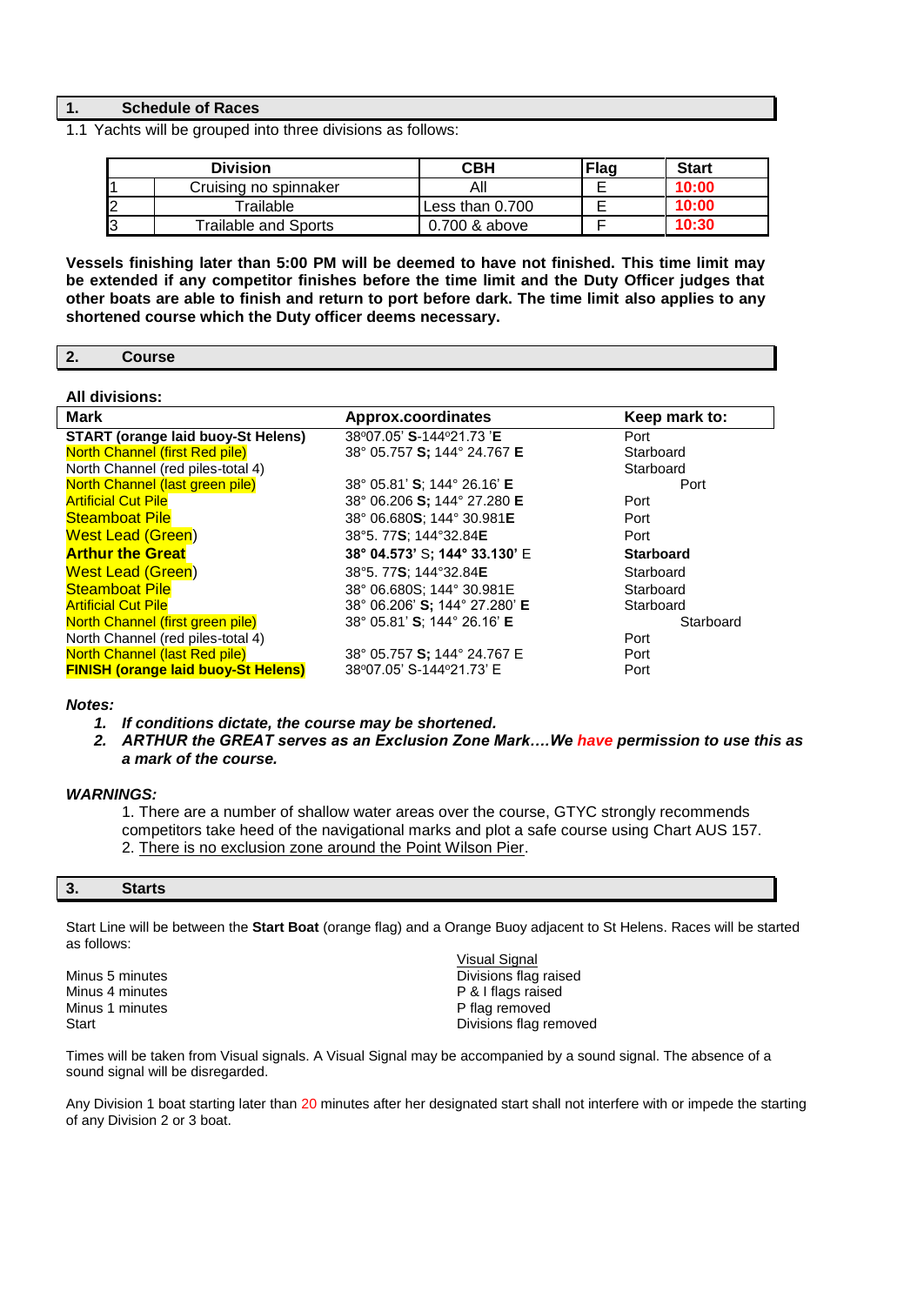#### **4. Rules and Safety Regulations**

- 4.1 **The race will be governed** by the *Racing Rules of Sailing For 2013-2016* (RRS) published by Yachting Australia (YA), State Regulations, Notice of Race and the Sailing Instructions.
- 4.2 **This race is classified** as Category C under RRS 80 Advertising.
- 4.3 **Crews of yachts not having lifelines** complying with YA Special Regulations; Part 1; Section 3.12 (Category 5) shall, at all times whilst racing, wear Personal Flotation Devices (PFD).
- 4.4 **Code Flag Y** may be flown at the start to indicate that all crews are to wear PFD's while racing.

- *wind speeds exceeding 25 knots*
- *sailing at night*
- *the sea state makes working on deck difficult*
- *novice crew*
- *sailing short-handed*
- 4.5 **PFD's** should be selected having due consideration for the sailing environment.
- 4.6 **Class dispensations** already approved by YA or State Yachting Authority will be recognised.
- Safety equipment shall be available for inspection on request.
- 4.8 **A yacht reported as not complying** with mandatory safety regulations during the race may incur disqualification after protest.
- 4.9 **Sign-on** before the Start at Race Office St Helens and **Sign-off** as soon as possible after finishing at Race Headquarters St. Helens, is mandatory.
- 4.10 **The competed Log** must be handed in at sign-off. Failure to hand in your completed Log risks disqualification.
- 4.11 **Yachts retiring** should notify a race official as soon as possible on the day of the race. Advice can be radioed to Race Headquarters VH3 ABD, or phoned to 0422 131 582.
- 4.12 **Admiralty Chart** is AUS 157 or equivalent should be carried.
- 4.13 **Weather reports** are available from Geelong Coast Guard VMR 368 and commercial radio 93.9 Bay-FM.
- 4.14 **Helping Those in Danger**. Skippers are reminded of RRS Fundamental Rule 1.1 Time so lost may be claimed at the finish.
- 4.15 **Radio frequency** for race to be Calling on VHF 16 and then to **VHF 77** for working or a channel as advised by the called station.

#### **5. Disclaimer of Liability**

- 5.1 Competitors participate in the event entirely at their own risk. The GTYC Inc. is not responsible for the seaworthiness or the sufficiency or adequacy of the equipment or actions of the crew of a yacht whose entry is accepted.
- 5.2 **Attention is drawn to Fundamental Rules 4,** which states: **"The responsibility for a boat's decision to participate in a race or to continue racing is hers alone"**.
- 5.3 **Attention is drawn to Fundamental Rules 3,** which states: "By participating in a race conducted under these racing rules, each competitor and boat owner agrees:
- 5.3.1 to be governed by the *rules*.
- 5.3.2 to accept the penalties imposed and other action taken under the *rules*, subject to the appeal and review procedures provided in them, as the final determination of any matter arising under the *rules* and
- 5.3.3 with respect to such a determination, not to resort to any court of law or tribunal.

| 6.  | <b>Notices to Competitors</b>                                                                                                                     |
|-----|---------------------------------------------------------------------------------------------------------------------------------------------------|
| 6.1 | Notices to competitors shall be posted on the official notice board located at Race Start Office, St Helens.                                      |
| 6.2 | Changes to the sailing instructions shall be posted at Race Start Office, St Helens, one hour before the start on<br>the day it will take effect. |
| 6.3 | Signals made ashore will be displayed at Race Start Office, St Helens.                                                                            |
| 6.4 | Sign on before the Start                                                                                                                          |
| 6.5 | Sign off and hand in your competed Log as soon as possible after you Finish. Failure to hand in your<br>completed Log risks disqualification.     |

*It is recommended that all crew of yachts wear a suitable PFD while racing in conditions of heightened risk, which may include:*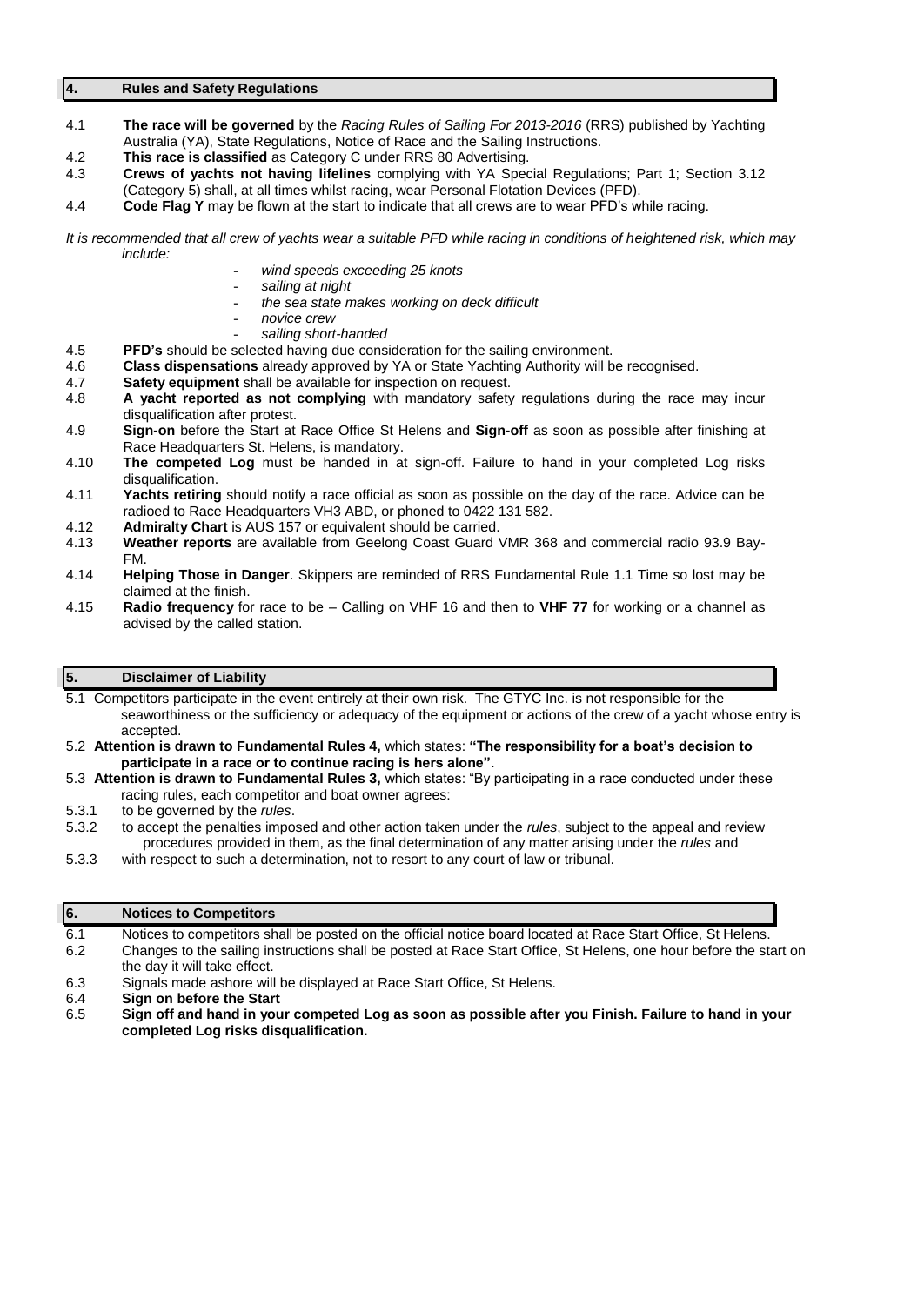| 7.       | <b>Protests and Requests for Redress</b>                                                                                                                                                                                                                          |
|----------|-------------------------------------------------------------------------------------------------------------------------------------------------------------------------------------------------------------------------------------------------------------------|
| 7.1      | Will be accepted in terms of RRS Rule 60.                                                                                                                                                                                                                         |
| 7.2      | Protests shall be written on forms available at Race Headquarters, St. Helens; and lodged there within one<br>hour after the time of the last yacht's finish, together with a deposit of \$10.00.                                                                 |
| 7.3      | Protest notices will be posted at Race Headquarters, St Helens, within 30 minutes of the protest time limit to<br>inform competitors there is a hearing to which they are a party or named as witnesses. This shall constitute<br>official notice to all parties. |
| 7.4      | Protests shall be heard in approximately the order of receipt at the Geelong Trailable Yacht Club Rotunda<br>commencing at 1030 hours on Monday 30 <sup>th</sup> . November 2015, or another time and date by mutual agreement.                                   |
|          |                                                                                                                                                                                                                                                                   |
|          | <b>Scoring</b>                                                                                                                                                                                                                                                    |
| 8.1      | Y.V. Class Based Handicaps current at race date will apply.                                                                                                                                                                                                       |
| 8.2      | Provisional results will be displayed at Race Headquarters as early as possible. Final results will be emailed to<br>all competitors as soon as practicable.                                                                                                      |
| 8.<br>9. | <b>Penalty System</b>                                                                                                                                                                                                                                             |

| 110. | <b>Cancellation or Postponement</b>                                                                                                                                                                                                                             |  |
|------|-----------------------------------------------------------------------------------------------------------------------------------------------------------------------------------------------------------------------------------------------------------------|--|
| 10.1 | Will be signalled in accordance with RRS Rule 27.3. In the case of adverse weather the Postponement or<br>Abandon and Re-sail signal shall be flown. This shall be notification to all competitors that the race shall be re-<br>sailed on an alternative date. |  |
|      |                                                                                                                                                                                                                                                                 |  |

| 11.  | <b>Presentation of Trophies</b>                                                                                |  |
|------|----------------------------------------------------------------------------------------------------------------|--|
| 11.1 | Presentation of trophies will be made at the Race Headquarters St. Helens as soon as possible after the event. |  |

| 12.  | <b>General Information</b>                                                                              |
|------|---------------------------------------------------------------------------------------------------------|
| 12.1 | St Helens Boat Ramp: Turn east off the Melbourne-Geelong Road into Swinburne Street, North              |
|      | Geelong; ramp fee \$4-00 - pay at Coast Guard; - excellent parking facilities; Lock-up overnight        |
|      | parking available; avoid trees while manoeuvring mast-up; short term mooring available.                 |
| 12.2 | St Helens Facilities: Public BBQ facilities, public toilets and showers (cold) available at St Helens   |
|      | (adjacent to Coast Guard).                                                                              |
| 12.3 | <b>Post-Presentation:</b> BBQ (sausages, hamburgers and salads) or similar will be available for \$5-00 |
|      | at the GTYC clubhouse or nearby alternative venue, after the trophy presentation.                       |

## **13. Emergency Contacts**

Phone Numbers: Geelong Coast Guard 5278 8440 0417 012 661

# All Emergencies VHF CH 16

**Race enquiries:**

**Bob Balding; Phone: 0402 268 023; email** [captain@gtyc.com.au](mailto:captain@gtyc.com.au)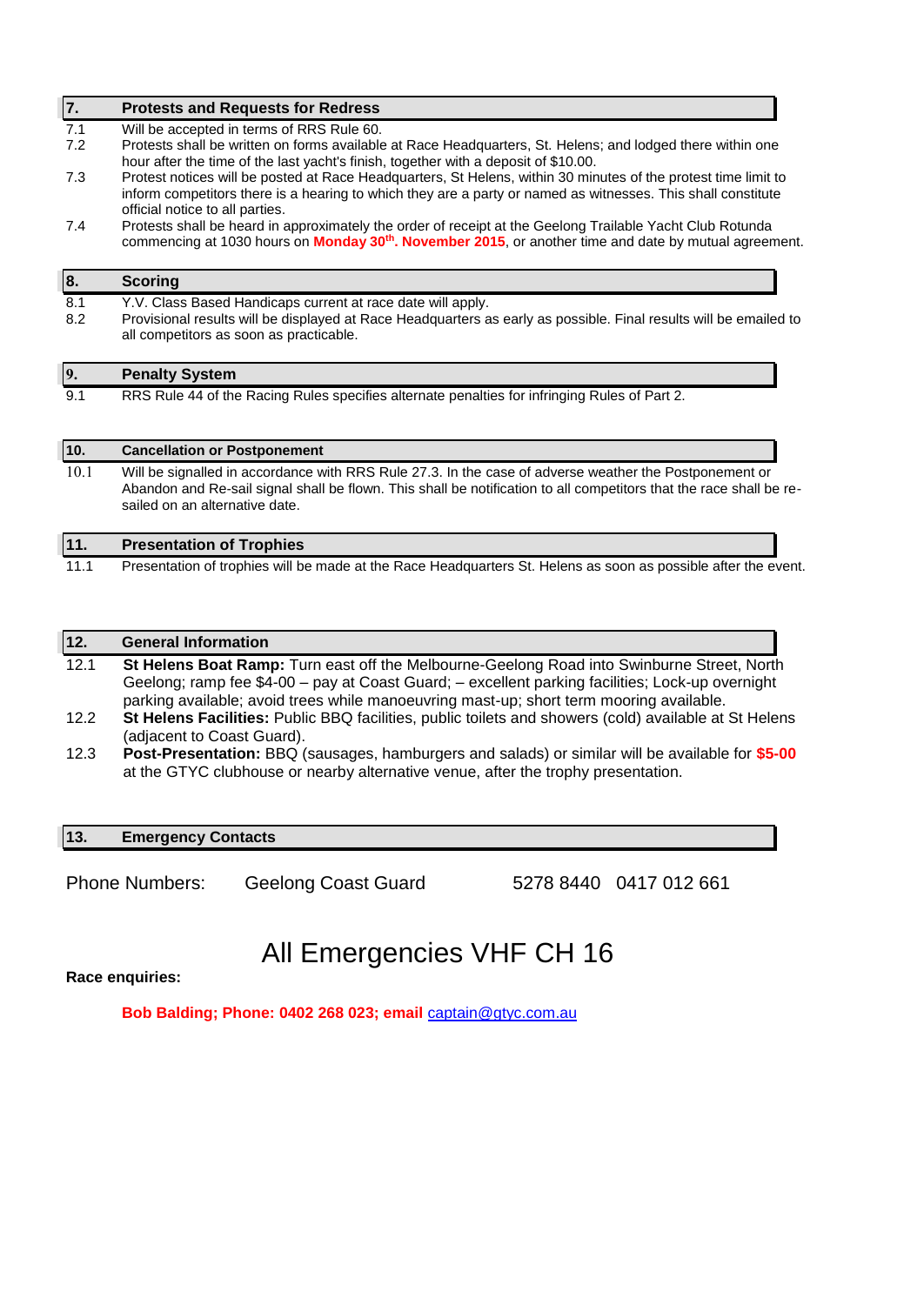# **RACE LOG**

| <b>Mark of Course</b>                | <b>Time</b> | <b>Nearest Boat Name/Sail No.</b> |  |
|--------------------------------------|-------------|-----------------------------------|--|
| North Channel (1 <sup>st</sup> red)  |             |                                   |  |
| <b>North Channel (last</b><br>green) |             |                                   |  |
| <b>Artificial Cut Pile</b>           |             |                                   |  |
| <b>Steamboat Pile</b>                |             |                                   |  |
| <b>West Lead (Green)</b>             |             |                                   |  |
| <b>Arthur the Great</b>              |             |                                   |  |
| <b>West Lead (Green)</b>             |             |                                   |  |
| <b>Steamboat Pile</b>                |             |                                   |  |
| <b>Artificial Cut Pile</b>           |             |                                   |  |
| <b>North Channel (last</b><br>green) |             |                                   |  |
| North Channel (1 <sup>st</sup> red)  |             |                                   |  |
| <b>Finish</b>                        |             |                                   |  |

**SUBMISSION OF RACE LOG IS MANDATORY.** FAILURE TO SUBMIT WILL INCUR DISQUALIFICATION.

"Sign Off" and lodge this Log at Race HQ immediately after finishing.